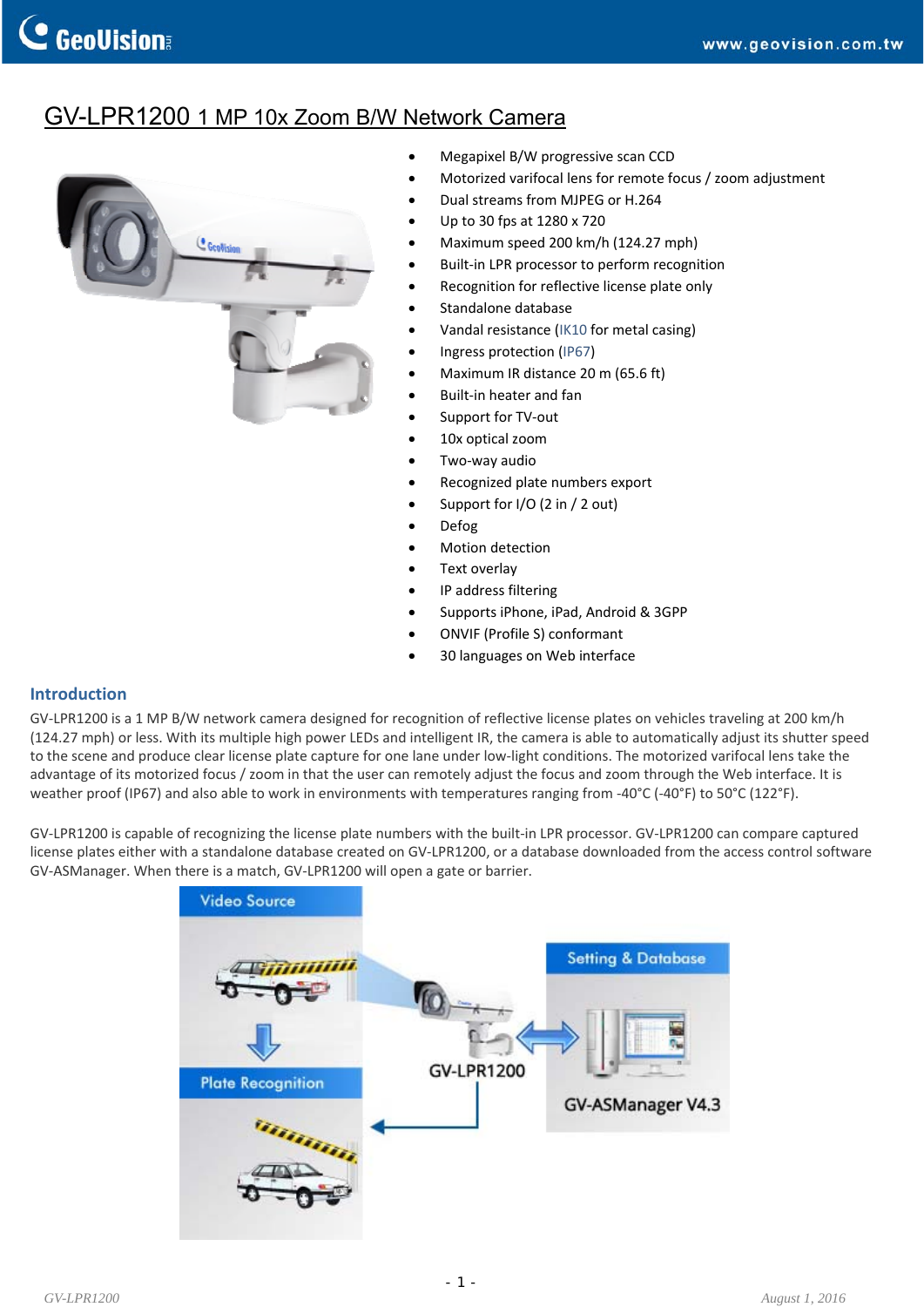### **Dimensions**





144.64mm(5.69")



148.27mm (5.84")

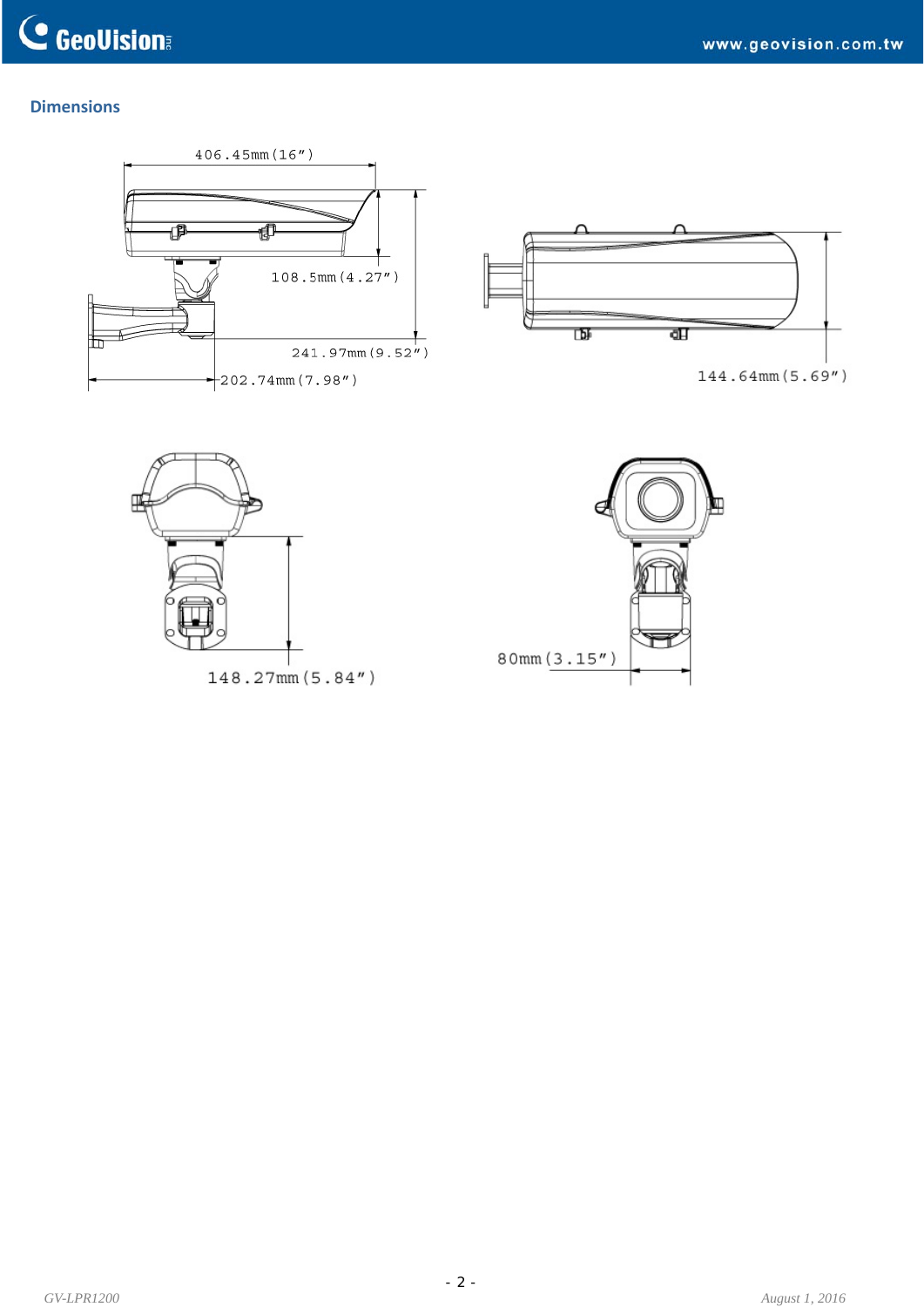### **Comparison with other Outdoor GV‐IP Cameras**



**Note:** The test results are based on the night scene. All cameras are installed at the distance of 10 m (32.81 ft) from the vehicle, with the resolution set as 1 MP or 1.3 MP and the shutter speed set as 1/2000 sec.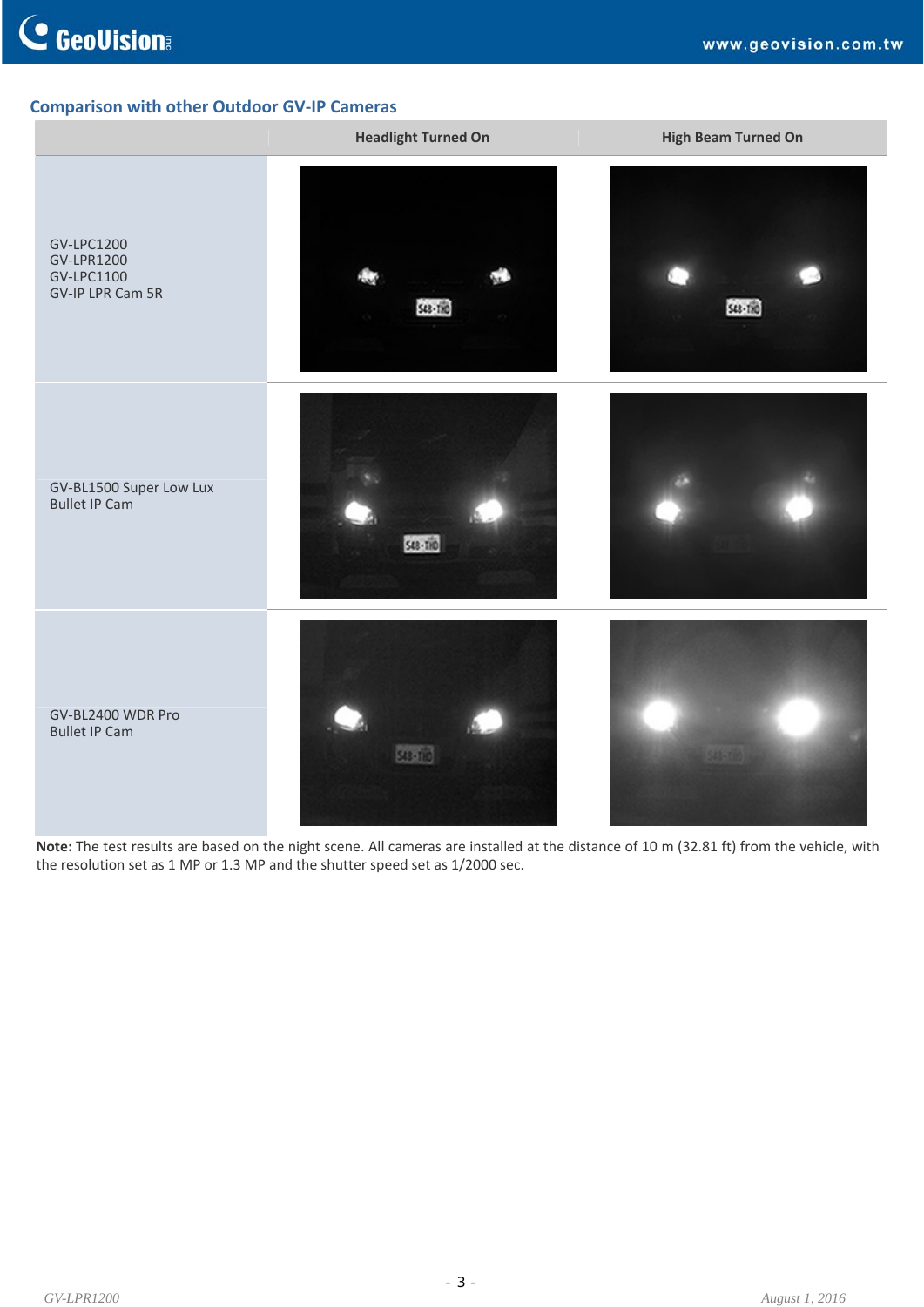## **Specifications**

| <b>Camera</b>               |               |                                                                                                                              |  |  |
|-----------------------------|---------------|------------------------------------------------------------------------------------------------------------------------------|--|--|
| Image Sensor                |               | Megapixel B/W progressive scan CCD                                                                                           |  |  |
| <b>Picture Elements</b>     |               | 1280 (H) x 720 (V)                                                                                                           |  |  |
| Shutter Speed               |               | Automatic: 1/1000 ~ 1/10000 sec                                                                                              |  |  |
|                             |               | Manual: 1/250 ~ 1/2000 sec                                                                                                   |  |  |
| S/N Ratio                   |               | 52 dB                                                                                                                        |  |  |
| Max. Speed                  |               | 200 km/h (124.27 mph)                                                                                                        |  |  |
| Lens                        |               |                                                                                                                              |  |  |
| Megapixel                   |               | 1 MP                                                                                                                         |  |  |
| Lens Type                   |               | Motorized varifocal lens                                                                                                     |  |  |
| Focal Length                |               | 4.7 mm $\approx$ 47 mm                                                                                                       |  |  |
| Maximum Aperture            |               | F/3.5                                                                                                                        |  |  |
| Image Format                |               | 1.3"                                                                                                                         |  |  |
| <b>Horizontal FOV</b>       |               | $59.9^{\circ} \approx 6.4^{\circ}$                                                                                           |  |  |
|                             | Focus         | Auto                                                                                                                         |  |  |
| Operation                   | Zoom          | 10x optical zoom                                                                                                             |  |  |
|                             | <b>Iris</b>   | Auto                                                                                                                         |  |  |
| IR LED Quantity             |               | 8 high power IR LEDs                                                                                                         |  |  |
| <b>IR Distance</b>          |               | $10 \approx 20$ m (32.8 $\approx$ 65.6 ft)                                                                                   |  |  |
| <b>Operation</b>            |               |                                                                                                                              |  |  |
| Video Compression           |               | <b>H.264, MJPEG</b>                                                                                                          |  |  |
| Video Stream                |               | Dual streams from H.264 and MJPEG                                                                                            |  |  |
|                             |               | 30 fps at 1280 x 720 (60/50 Hz)                                                                                              |  |  |
| <b>Frame Rate</b>           |               | * The frame rate and the performance may vary depending on the number of<br>connections and data bitrates (different scenes) |  |  |
|                             |               |                                                                                                                              |  |  |
| <b>Image Setting</b>        |               | Brightness, Contrast, Sharpness, Gamma, Image Orientation, Shutter Speed, Defog,<br>Maximum Video Gain                       |  |  |
| <b>Audio Compression</b>    |               | G.711, AAC (Optional)                                                                                                        |  |  |
| <b>Audio Support</b>        |               | Two-way audio                                                                                                                |  |  |
| <b>Video Resolution</b>     |               |                                                                                                                              |  |  |
| <b>Main Stream</b>          |               | 1280 x 720 (16:9)                                                                                                            |  |  |
| Sub Stream                  |               | 640 x 360 (16:9)                                                                                                             |  |  |
| TV-Out                      |               | BNC connector (640 x 480 resolution)                                                                                         |  |  |
| <b>Network</b>              |               |                                                                                                                              |  |  |
| Interface                   |               | 10/100/1000 Base-T Ethernet, RJ-45 connector                                                                                 |  |  |
| Protocol                    |               | DHCP, DynDNS, FTP, HTTP, HTTPS, NTP, ONVIF (Profile S), PSIA, QoS (DSCP), RTSP,<br>SMTP, SNMP, TCP, UDP, UPnP, 3GPP/ISMA     |  |  |
| <b>Mechanical</b>           |               |                                                                                                                              |  |  |
| <b>Temperature Detector</b> |               | Yes                                                                                                                          |  |  |
| Camera                      | Pan           | $0^\circ$ ~330 $^\circ$                                                                                                      |  |  |
| Adjustment                  | Tilt          | $0^\circ \sim 90^\circ$                                                                                                      |  |  |
|                             | Power         | <b>DC 12V</b>                                                                                                                |  |  |
|                             | Ethernet      | <b>RJ-45</b>                                                                                                                 |  |  |
|                             | Audio         | 1 In (microphone jack, 3.5 mm / 0.14")<br>1 Out (stereo phone jack, 3.5 mm / 0.14")                                          |  |  |
|                             | Digital I/O   | $2 \ln / 2$ Out                                                                                                              |  |  |
| Connectors                  | <b>RS-485</b> | RS-485+ / RS-485- (for recognition data output)                                                                              |  |  |
|                             | Local Storage | Micro SD card slot (SD/SDHC, SD version 2.0 only, Class 10)<br>* SDXC and UHS-I card types are not supported.                |  |  |
|                             | TV-Out        | BNC connector (640 x 480 resolution)                                                                                         |  |  |
|                             |               |                                                                                                                              |  |  |
|                             | Mini USB      | Mini USB port on the circuit board (for UMTS)                                                                                |  |  |
| <b>LED Indicator</b>        |               | N/A                                                                                                                          |  |  |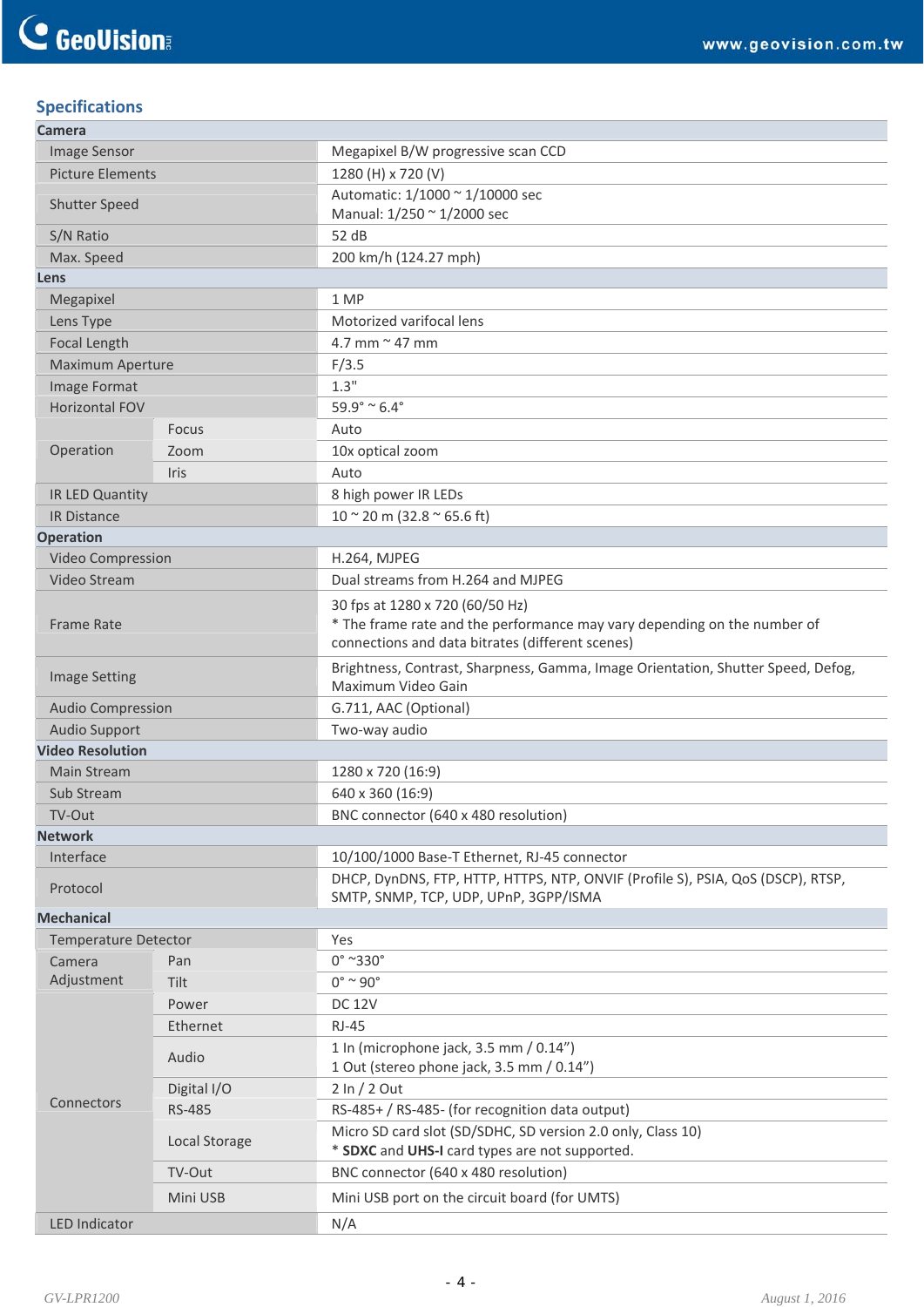| General                        |                      |                                                                                                                                                                                                                                                                                                                                                 |  |
|--------------------------------|----------------------|-------------------------------------------------------------------------------------------------------------------------------------------------------------------------------------------------------------------------------------------------------------------------------------------------------------------------------------------------|--|
| <b>Operating Temperature</b>   |                      | $-40^{\circ}$ C ~ 50°C (-40°F ~ 122°F)                                                                                                                                                                                                                                                                                                          |  |
| Humidity                       |                      | $10\%$ ~ 90% (non-condensing)                                                                                                                                                                                                                                                                                                                   |  |
| <b>Power Source</b>            |                      | DC 12V, 5A                                                                                                                                                                                                                                                                                                                                      |  |
| Max. Power Consumption         |                      | 54 W                                                                                                                                                                                                                                                                                                                                            |  |
| <b>Dimensions</b>              | Without support rack | 406 x 145 x 109 mm (16" x 5.7" x 4.3")                                                                                                                                                                                                                                                                                                          |  |
| Cable Length                   |                      | 1 m (3.28 ft)                                                                                                                                                                                                                                                                                                                                   |  |
| Weight                         | With support rack    | 3.32 kg (7.32 lb)                                                                                                                                                                                                                                                                                                                               |  |
|                                | Without support rack | 2.62 kg (5.78 lb)                                                                                                                                                                                                                                                                                                                               |  |
| <b>Ingress Protection</b>      |                      | <b>IP67</b>                                                                                                                                                                                                                                                                                                                                     |  |
| <b>Vandal Resistance</b>       |                      | IK10 for metal casing                                                                                                                                                                                                                                                                                                                           |  |
| Heater On                      |                      | $-40^{\circ}$ C ~ 5°C (-40°F ~ 41°F)                                                                                                                                                                                                                                                                                                            |  |
| Fan                            |                      | Constantly on                                                                                                                                                                                                                                                                                                                                   |  |
| Regulatory                     |                      | CE, FCC, RCM, RoHS compliant                                                                                                                                                                                                                                                                                                                    |  |
| Region of License Plate        |                      | Argentina / Australia / Austria / Belgium / Brazil / Bulgaria / Chile / China / Columbia /<br>Cyprus / Czech / France / Germany / Guernsey / Holland / Hong Kong / Hungary /<br>Ireland / Italy / Israel / Mexico / New Zealand / Norway / Poland / Portugal / Qatar /<br>Russia / Slovakia / South Africa / Spain / Taiwan / UK / USA          |  |
| <b>Web Interface</b>           |                      |                                                                                                                                                                                                                                                                                                                                                 |  |
| Installation & Management      |                      | Web-based configuration                                                                                                                                                                                                                                                                                                                         |  |
| Firmware Upgrade               |                      | Remote upgrade through Web Browser<br>GV-IP Device Utility included in the Software DVD                                                                                                                                                                                                                                                         |  |
| <b>Access from Web Browser</b> |                      | Live View, Video Quality, Bandwidth Control, Image Snapshot, Audio, Picture in Picture,<br>Picture and Picture, Text Overlay                                                                                                                                                                                                                    |  |
| Language                       |                      | Arabic / Bulgarian / Czech / Danish / Dutch / English / French / German / Greek /<br>Hebrew / Hungarian / Indonesian / Italian / Japanese / Lithuanian / Norwegian / Persian<br>/ Polish / Portuguese / Romanian / Russian / Serbian / Simplified Chinese / Slovakian /<br>Slovenian / Spanish / Swedish / Thai / Traditional Chinese / Turkish |  |
| <b>Applications</b>            |                      |                                                                                                                                                                                                                                                                                                                                                 |  |
| Network Storage                |                      | GV-System (GV-DVR/NVR), GV-VMS, GV-Recording Server                                                                                                                                                                                                                                                                                             |  |
| <b>Smart Device Access</b>     |                      | GV-Eye for Android and iOS<br>Embedded 3GPP/ISMA browser                                                                                                                                                                                                                                                                                        |  |
| Live Viewing                   |                      | IE, GV-Edge Recording Manager                                                                                                                                                                                                                                                                                                                   |  |
| <b>CMS Server support</b>      |                      | GV-Control Center, GV-Center V2, GV-Vital Sign Monitor                                                                                                                                                                                                                                                                                          |  |
| <b>LPR Management</b>          |                      | GV-ASManager                                                                                                                                                                                                                                                                                                                                    |  |

**Note:** Specifications are subject to change without notice.